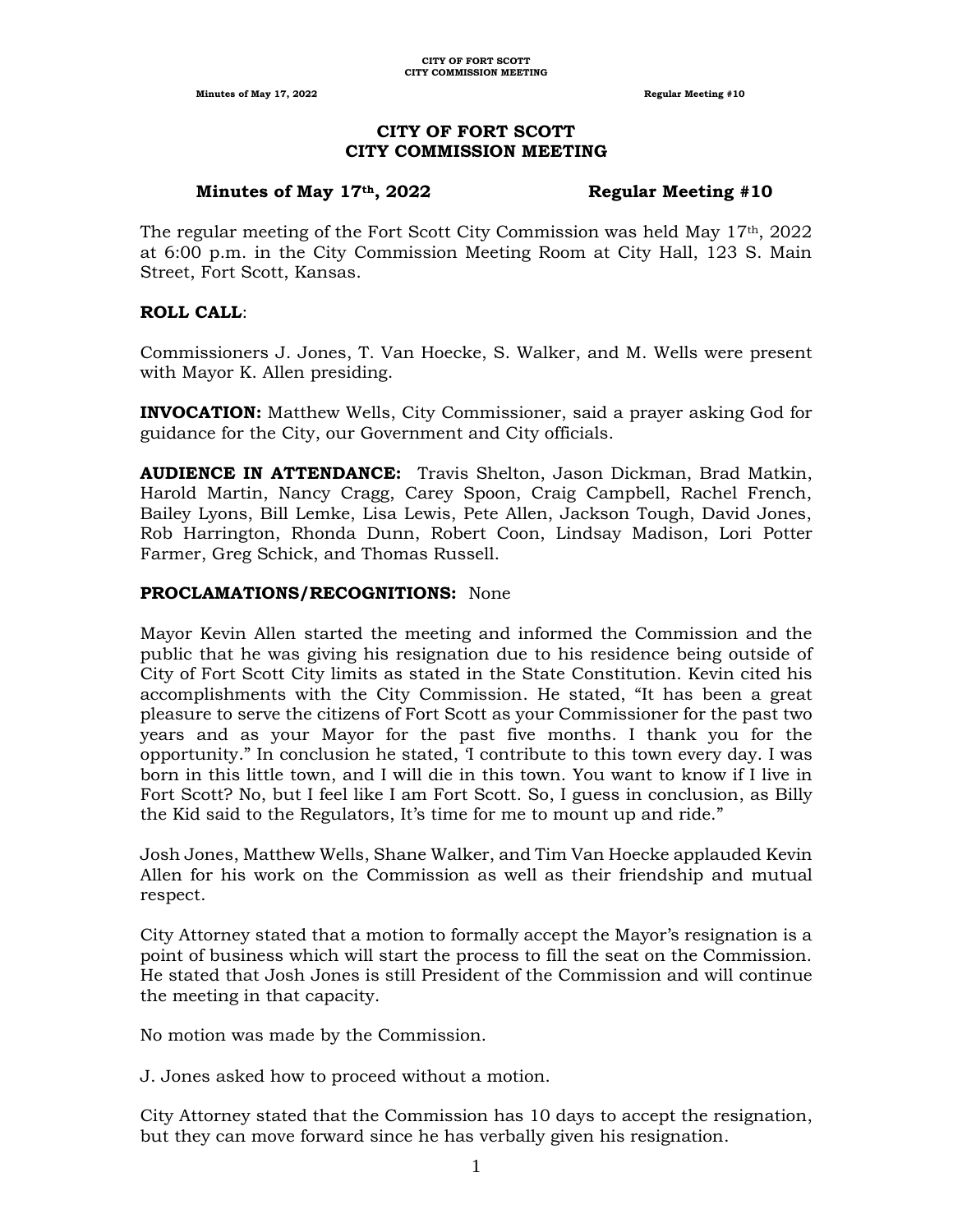Pete Allen spoke to Kevin Allen's confirmation of the 3 Bourbon County panelists that previously qualified him as a citizen of Fort Scott. He stated that it was voted 3-0. Pete also stated that process led to him to becoming a Commissioner and that Kevin's residency situation had not changed. Kevin Allen is still a resident of Fort Scott.

### **ADDITIONS TO AGENDA:**

J. Jones moved to add the Parade Permit for Good Ol' Days to the Consent Agenda. S. Walker seconded. All voted aye.

# **APPROVED TO ADD PARADE PERMIT FOR GOOD OL' DAYS TO THE CONSENT AGENDA.**

### **CONSENT AGENDA**:

- A. Approval of minutes of the regular meeting of May 3rd, 2022.
- B. Approval of Appropriation Ordinance 1312-A totaling \$737,590.28.
- C. Request to Pay Dave's Demolition 619 S. Ransom \$800.00
- D. Request to Pay Insituform CIPP Lining Project \$137,687.11 and approval of Certificate of Substantial Completion
- E. Approval of Southeast Kansas Regional Planning Commission \$2,500 Administration for Urgent Need Grant
- F. Approval of Southeast Kansas Regional Planning Commission \$2,000 Administration for Mayco Ace Grant (Pay Request #5)
- G. Request to Pay Olsson Engineering \$5,500.00 Rehabilitate Runway and Taxiway Project (Bidding)
- H. Cereal Malt Beverage License Beer Garden Good Ol' Days
- I. Certificate of Appropriateness Mayhugh Cemetery Old Fort Genealogical Society - Signage
- J. February financials (will be on table)
- K. March financials (will be on table)
- L. April financials (will be on table)

J. Jones moved to approve the Consent Agenda. M. Wells seconded. All voted aye.

#### **APPROVED CONSENT AGENDA.**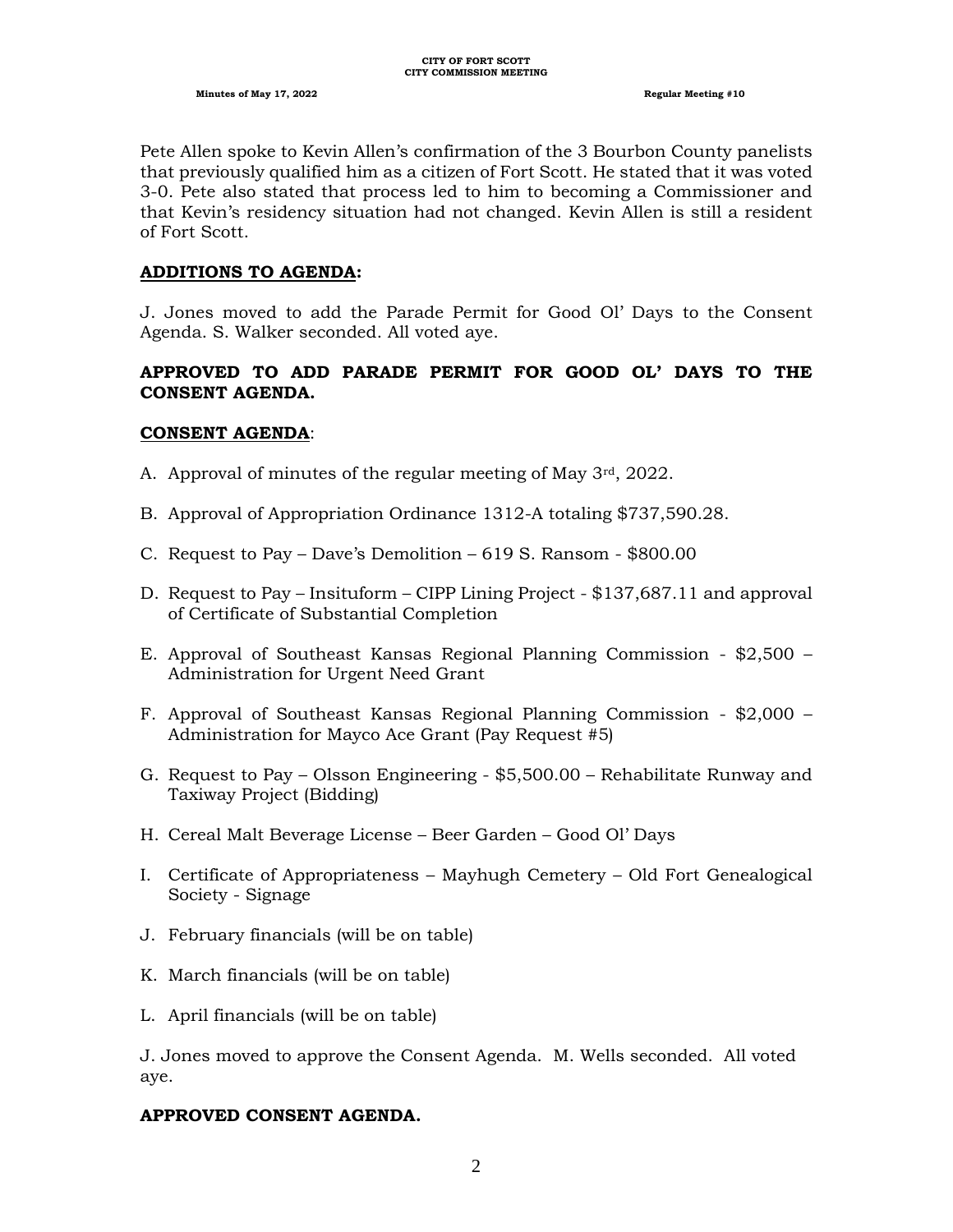### **Public Comment:**

(Sign up required. Comments on any topic not on the agenda and limited to 5 minutes per person, at Commission discretion)

Harold Martin – Mr. Martin addressed the City Commission as a representative of the Lake Advisory Board to report their board activities of the May 14, 2022, meeting and to bring forward recommendations and take back any action items required of the Board from the Commission. He stated that the Board has adopted a protocol for developing, documenting, and bringing forward recommendations and questions from their board to the City Commission. He stated that they are now meeting the second Saturday morning of every month. He also requested that the Lake Advisory Board have a place on each City Commission agenda as well as all other advisory boards of the City. He stated that the Board recommended to the City Commission that they invest in appropriate anchors for the buoys at Lake Fort Scott and employ the recommended maintenance protocol to ensure anchor retention year after year.

J. Jones stated that being placed on the agenda can happen any time. He suggested to call before any meeting and be put on the agenda and the Commission will be happy to address their questions and concerns. He said he would be happy to discuss the sale of Lake property also with a group of four individuals.

J. Jones moved that he would like time to discuss this request as well as the sale of additional Lake properties further with member a of the Lake Advisory Board, Shane Wood and another Commissioner. M. Wells seconded. All voted aye.

# **APPROVED TO ALLOW MORE TIME TO MEET WITH AND DISCUSS THE LAKE ADVISORY BOARD'S RECOMMENDATIONS WITH ONE OF THEIR BOARD MEMBERS, AND TWO MEMBERS OF THE CITY COMMISSION.**

T. Van Hoecke moved to accept the resignation of Mayor Kevin Allen in order to move forward. He thanked him for all he has done for the City and wished him the best. This will assist in moving the Commission forward.

J. Jones redirected back to Harold Martin and asked if Harold had anything further to discuss.

Harold also stated that the City Commission engage legal counsel to determine if Lake Fort Scott falls under the authority of the State of Kansas Boating Regulations.

J. Jones stated that this recommendation does not require a motion, but it will be referred to Bob Farmer. Josh then stated they would get a clarification in writing back to the Advisory Board.

J. Jones returned to the motion made by T. Van Hoecke.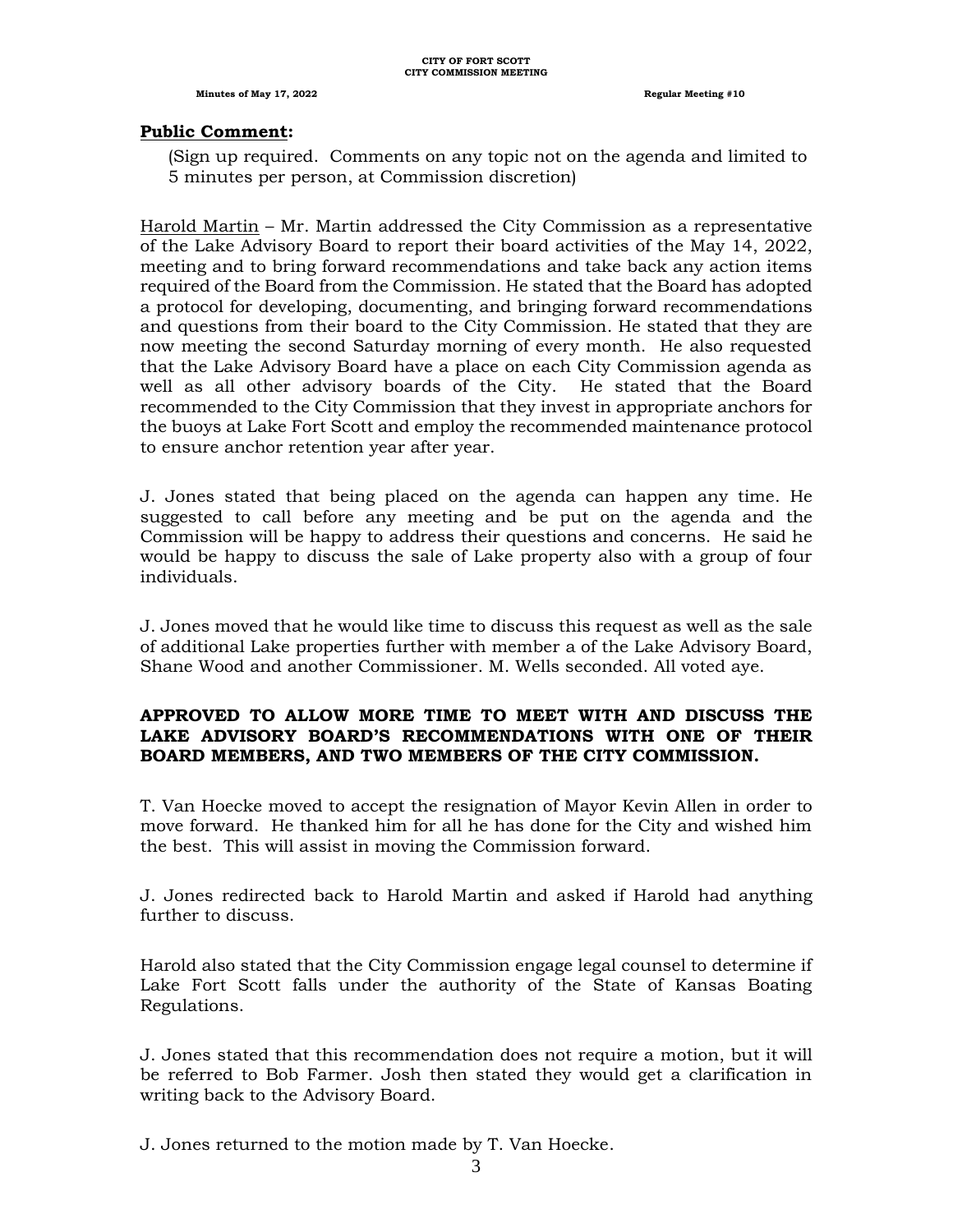M. Wells asked if they needed to accept the resignation to move on.

Bob Farmer stated to do so is just a course of business, but it is not necessary.

Robert Coon spoke to the Commission regarding Mayor Kevin Allen's resignation. He noted the silence of the Commission and highlighted Mayor Allen's work over the years.

T. Van Hoecke's motion died for lack of a second.

## **Old Business:**

1. Consideration of Ordinance No. 3609 – Repeal of Tourism Advisory Board – City Manager, Kelley Zellner, asked Rob Harrington to speak regarding the disbanding the Tourism Advisory Board.

Rob Harrington stated that he came before the Commission on January 4, 2022, to talk about the vision that Bourbon County R.E.D.I. had for tourism. At the time, the decision was made not to move tourism to the County due to Jackson Tough possibly losing his employment benefits he currently had with the City. Rob Harrington and Kelley Zellner asked the City Commission to decide what they would like to do with the Tourism Advisory Board.

Rob discussed the Kansas State Statutes in contrast to the City Ordinance regarding the formation of the Tourism Advisory Board. He stated that appointing Bourbon County R.E.D.I. as the Tourism Advisory Board would be against the Statute. Rob asked the City Commission to disband the current Tourism Advisory Board and allow Bourbon County R.E.D.I. to oversee tourism.

City Attorney, Bob Farmer, stated the proposal is legal.

City Manager clarified that the State gives the City the ability to establish Charter Ordinances and those Charter Ordinances supersede the legislative guidelines. He stated that Charter Ordinance No. 25 supersedes the entire legislature and asked if they would possibly consider putting in language to utilize Bourbon County R.E.D.I. to oversee this board.

Bob Farmer will review the Charter Ordinance and present it to the City Commission at a later meeting.

## **Appearances:**

Rhonda Dunn, Lori Potter Farmer, Craig Campbell - Fort Scott High School All School Reunion – Street Closures, Noise Ordinance and Assorted Requests –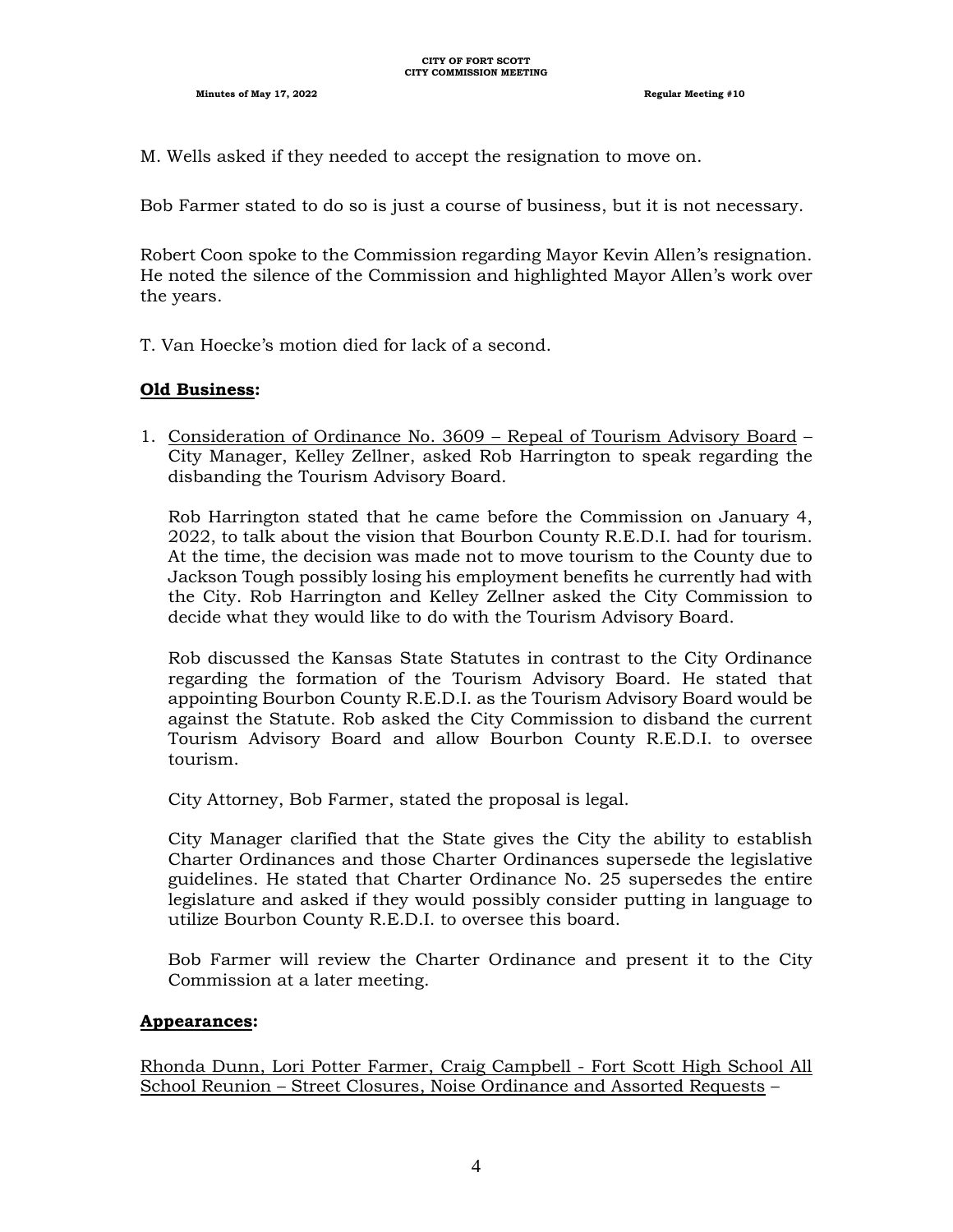#### **CITY OF FORT SCOTT CITY COMMISSION MEETING**

#### **Minutes of May 17, 2022 Regular Meeting #10**

Rhonda Dunn, Co-Chairman of the Fort Scott High School All School Reunion, spoke about the upcoming event: The reunion festivities begin Friday, June 24th, 2022, with registration at Fort Scott High School. The parade will begin at 5:30 p.m. followed by private events for the different classes, a party at Memorial Hall, food trucks downtown, and a band at Liberty Theater.

Rhonda stated that Saturday, June  $25<sup>th</sup>$ , the private class activities will be all over town, Gunn Park and Lake Fort Scott. The committee would like to close Main Street due to entertainment downtown. There will be bands at Skubitz Plaza and Liberty Theater.

Craig Campbell, Chairperson for the Parade event, spoke specifically about the parade. He stated that staging will begin at 4th and Judson and the parade route will end at Fort Scott High School.

Rhonda asked the Commission to waive the Noise Ordinance so that it does not have to be a policing issue. Bands will play from 8:00 p.m.– 11:00 p.m. She also asked for street closures of Main St, from Skubitz Plaza to 3rd Street beginning at 3:00 p.m. on Saturday, June 25th, 2022. She asked for alcohol to be waived at Memorial Hall on Saturday, June 25<sup>th</sup>, 2022. She stated that the vendors will obtain their own permits and licenses. She asked for the Codes Department to use extra enforcement prior to the weekend to help the town look its best. She asked for the use of golf carts on Friday, June  $24th$ ,  $2022$ , and Saturday, June  $25<sup>th</sup>$ , 2022. She asked for the use of Memorial Hall on Saturday, June  $25<sup>th</sup>$ , 2022, and requested that it be cleaned, and the restrooms stocked with supplies. She stated they will use available power source sites downtown for the food trucks. She asked that the school reunion banners be hung downtown also.

J. Jones made a motion to approve the above requests for the All-School Fort Scott High School Reunion. M. Wells seconded. All voted aye.

**APPROVED STREET CLOSURE REQUEST FOR FRIDAY, JUNE 24TH, 2022 AT 4:00 P.M. FOR 10TH ST AND MAIN STREET TO NATIONAL AVENUE TO WALL STREET FROM NATIONAL AVENUE TO MAIN STREET AND FROM WALL STREET TO FORT SCOTT HIGH SCHOOL. APPROVED PARADE PERMIT FOR FRIDAY, JUNE 24TH, 2022 FROM 4TH AND NATIONAL AVENUE TO 10TH AND MAIN STREET FROM 4:00 P.M. TO 6:00 P.M. APPROVED TO WAIVE THE NOISE ORDINANCE FOR SATURDAY, JUNE 24TH, 2022 AND TO ALLOW ALCOHOL TO BE WAIVED FOR MEMORIAL HALL ON SATURDAY, JUNE 24TH, 2022. APPROVED FOR PUBLIC WORKS TO INSTALL DOWNTOWN BANNERS, BORROW ONE GOLF CART, IF AVAILABLE, STARTING AT 3:00 P.M., FRIDAY, JUNE 24TH, 2022, BORROW FIVE GOLF CARTS IF AVAILABLE STARTING AT 3:00 P.M., SATURDAY, JUNE 25TH, 2022, APPROVED THE CLEANING AND STOCKING OF MEMORIAL HALL AND CODES ENFORCEMENT AND CITY MAINTENANCE TO CLEAN AROUND DOWNTOWN, ALL SCHOOLS AND ENTRANCES TO THE CITY AND GUNN PARK.**

Rhonda Dunn thanked all involved in making this event happen and extended an invitation to the City Commissioners to enjoy the festivities whether they graduated from Fort Scott High School or not.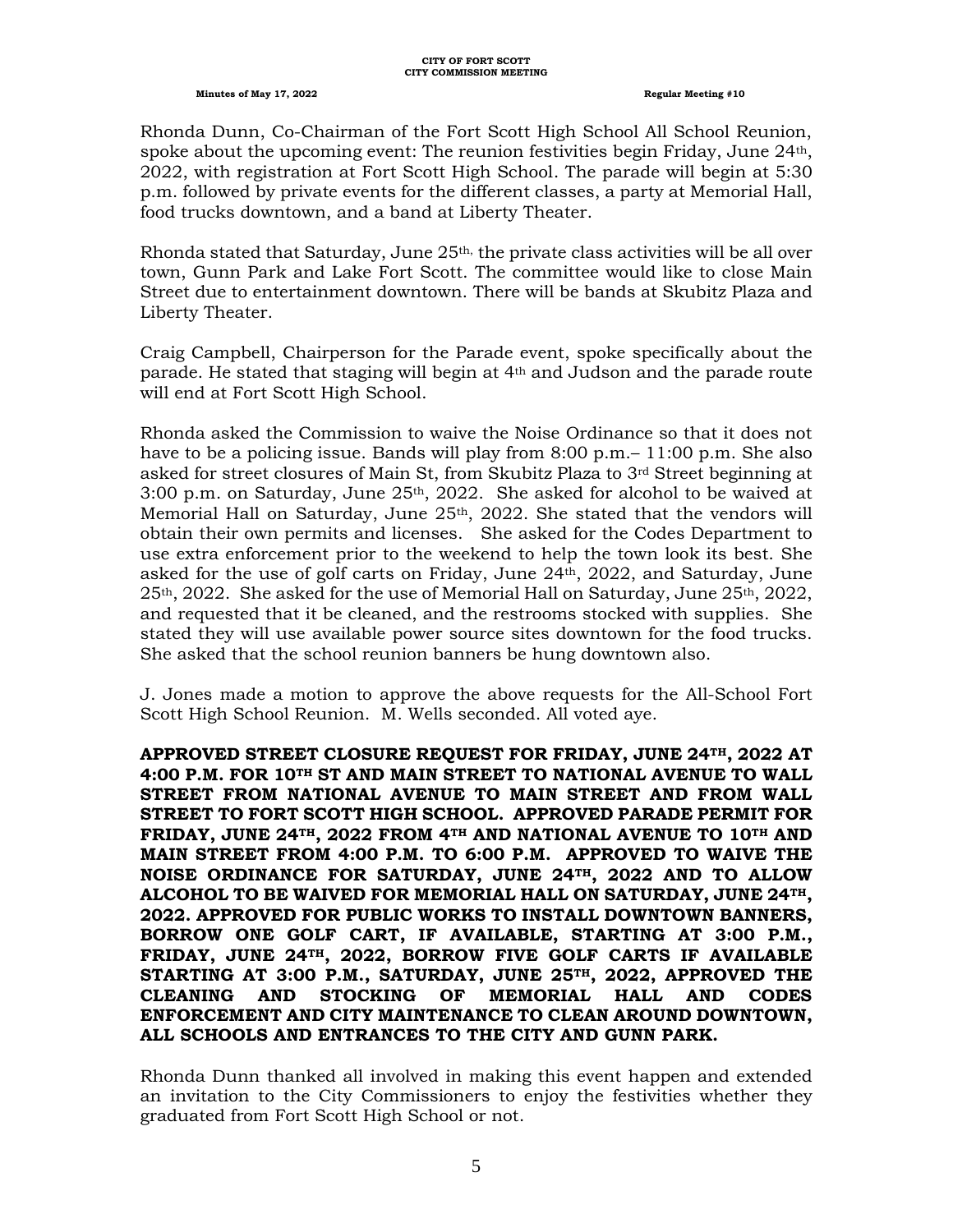Bailey Lyons – Signage Request: Bailey Lyons and Rachel French, Chamber of Commerce Downtown Committee, appeared before the City Commission regarding a Stop Work Order her group received for attempting to repair the brick pillars at 1st and National during the Downtown Clean Up.

City Manager Kelley Zellner stated that he issued the Stop Work Order due to the fact that it was City property and should have been brought to the City Commission and approved and run through the chain of command.

Rachel French asked the City Commission for permission to finish the project on the brick work on the pillars and to hang the sign which they had a copy of in their packet.

M. Wells moved to allow this group to finish repairing the brick pillars and install the sign on 1st and National and work with City staff on this project. J. Jones seconded.

M. Wells amended his motion to include the removal of the rusty pipes by City staff if necessary. J. Jones seconded his amended motion. All voted aye.

# **APPROVED WORK TO BE COMPLETED ON THE BRICK PILLARS AT 1ST AND NATIONAL, INCLUDING THE REMOVAL OF RUSTED PIPES BY CITY CREWS IF NECESSARY, AND TO INSTALL THE SIGNAGE AT THAT LOCATION.**

Greg Schick – City Codes Department – Public Trust: Mr. Schick addressed the City Commission and began by stating that he appreciated the approachability of the current City Commission. His concerns were regarding the Codes Department and the length of time it takes to resolve violations. Mr. Schick gave four personal stories to illustrate his point. He stated that he has called the Codes Department regarding their policies, ordinances and has even spoke to the City Manager on occasion. He feels that resolution of code violations has been lacking in recent years and the pride in one's neighborhood is not what it used to be in Fort Scott. He presented four suggestions to the City Commission: 1) The City needs a Code Administrator; 2) A standard operating procedure needs to be put in place; 3) Provide consistency by not "grandfathering and ignoring violations; and 4) There is a need for judicial support to make sure that the work is getting done.

M. Wells stated that the City and the Codes Department are working on changes to make a difference and agreed that there needs to be clear and concise standard operating procedures. He stated that he appreciated Mr. Schick coming before the Commission and encouraged him to continue to be a voice in the community.

## **Public Hearings:**

J. Jones moved to open the Public Hearing at 7:20 p.m. M. Wells seconded. All voted aye.

# **OPENED PUBLIC HEARING AT 7:20 P.M.**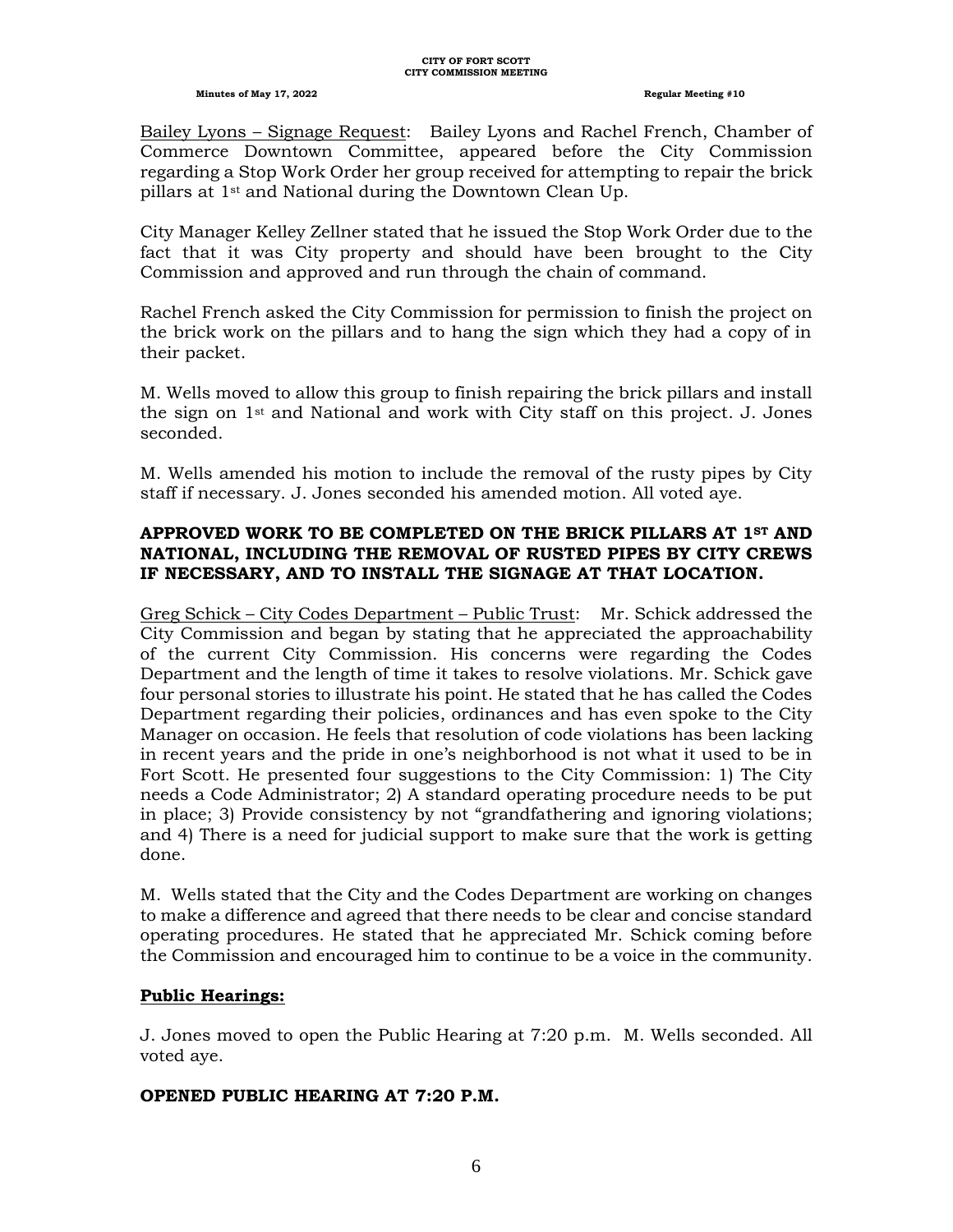#### **CITY OF FORT SCOTT CITY COMMISSION MEETING**

**Minutes of May 17, 2022 Regular Meeting #10**

# 6:00 p.m. – Performance Public Hearing – Mayco Ace Hardware Project – Approval for the Mayor to sign all close-out required documents

Southeast Kansas Regional Planning Commission Grant Administrator, Carey Spoon, addressed the City Commission for the purpose of evaluating Grant No. 20-CR-004. This grant was to replace the roof, upgrade the façade, replace the windows, replace the south entrance door, remove the north end door and replace with a double sliding door, construct an ADA accessible entrance on the north end consisting of an accessible ramp and sidewalk with column adjustments as necessary, construct two accessible restrooms in the north end of the building, install emergency lighting and smoke alarms throughout the main and lower level of the entire building, replace 6000 SF of ceiling tile damaged by roof leakage in the north end, and install two emergency fire disconnects in alley behind the building. The completed project replaced the roof, upgraded the façade, replaced the windows, replaced the south entrance door, removed the north end door and replaced with a double sliding door, constructed two accessible restrooms in the north end of the building, installed emergency lighting and smoke alarms throughout the main and lower level of the entire building, installed two emergency fire disconnects in alley behind the building, and relocated a gas line within the building. She asked for approval for the Mayor or acting Mayor to sign all the pertinent close-out documentation.

M. Wells made a motion for approval for the Mayor/Acting Mayor to sign all the pertinent close-out documentation. J. Jones seconded. All voted aye

# **APPROVED FOR THE MAYOR/ACTING MAYOR TO SIGN ALL PERTINENT CLOSE-OUT REQUIRED DOCUMENTATION FOR THE MAYCO ACE PROJECT – GRANT NO. 20-CR-004.**

J. Jones made a motion to close the public hearing at 7:25 p.m. M. Wells seconded. All voted aye.

# **CLOSED PUBLIC HEARING AT 7:25 P.M.**

## **New Business:**

1. Approval of Change Order #1 – Insituform – CIPP Sanitary Sewer Lining - \$17,812.80 (decrease) – City Manager informed the Commission that this change order decreases the project by \$17,812.80. This will decrease the original contract price from \$162,746.60 to \$144,933.80. for this project.

T. Van Hoecke moved to approve Change Order #1. J. Jones seconded. All voted aye.

# **APPROVED CHANGE ORDER #1 - INSITUFORM – CIPP SANITARY SEWER LINING WHICH REFLECTS A DECREASE IN PRICE. ORIGINAL CONTRACT PRICE WAS \$162,746.60 AND WILL NOW BE \$144,933.80.**

2. Approval of Change Order #2 – Mid-Continental Restoration Co., Inc (Hammon's) – Increase in Contract Dates – City Manager informed the Commission that this Change Order #2 changes the dates in the project from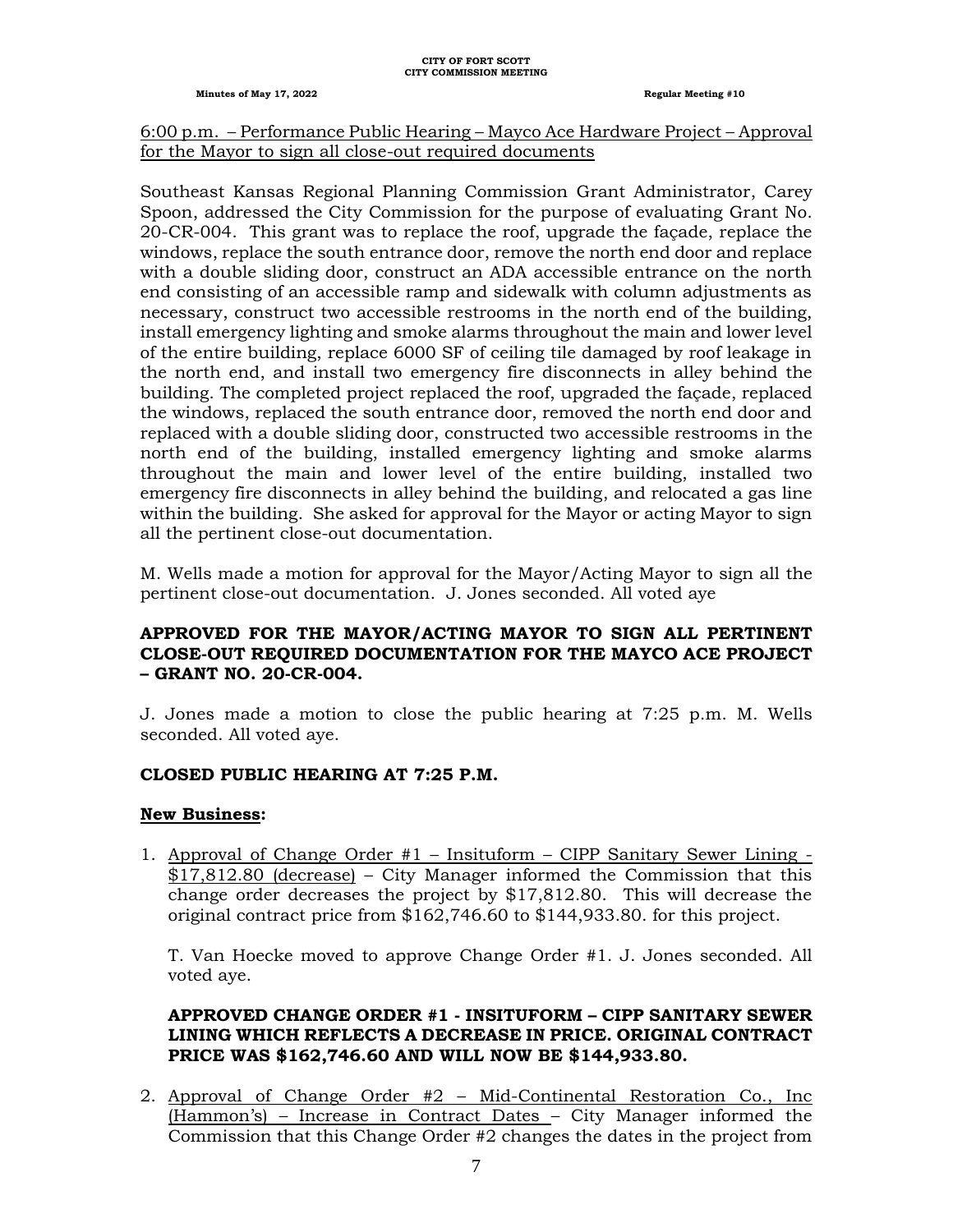180 days to 210 days. This is due to the saturated wall not ready to accept the final coating.

M. Wells moved to approve Change Order #2 for Mid-Continental Restoration Co., Inc. (Hammon's) to add days from 180 days to 210 days. T. Van Hoecke seconded. All voted aye.

# **APPROVED THE CHANGE ORDER FOR MID-CONTINENTAL RESTORATION CO., INC. (HAMMON'S) TO CHANGE THE DATES IN THE PROJECT FROM 180 DAYS TO 210 DAYS.**

3. Approval of Change Order #2 – Mid Continental Restoration Co., Inc. – (Sharky's) – Increase in Contract Dates - City Manager informed the Commission that this Change Order #2 changes the dates in the project from 180 days to 210 days. This is due to the weather delays from weather waiting for the roofing contractor.

T. Van Hoecke moved to approve the Change Order #2 for Mid-Continental Restoration Co., Inc (Shasky's) to add days due to weather waiting for roofing contractor. M. Wells seconded. All voted aye.

# **APPROVED THE CHANGE ORDER #2 FOR MID-CONTINENTAL RESTORATION CO., INC (SHARKY'S) TO ADD DAYS DUE WEATHER and WAITING FOR ROOFING CONTRACTOR.**

4. Consideration of Ordinance No. 3610 – Change of Hours for sale of cereal malt beverages – Josh Jones said that he asked for this to be amended due to the change in Sunday sales and the hours.

J. Jones moved to approve Ordinance No. 3610 changing the hours for sales of alcohol on Sundays. M. Wells seconded. All voted aye.

# **APPROVED ORDINANCE NO. 3610 REGULATING THE SALE OF CEREAL MALT BEVERAGES IN THE ORIGINAL PACKAGE WITHIN THE CITY OF FORT SCOTT, KANSAS AND REVISING SECTION 1 OF ORDINANCE NO. 3564 RELATING TO HOURS IT CAN BE SOLD ON SUNDAYS.**

5. Consideration of Front Door Cybergate Grant submittal – Public Library – City Manager said that the Fort Scott Public Library is applying for a grant with Wal-Mart Community Grant and needs a letter stating the City's tax status. He asked for approval to send the letter to the Library.

M. Wells moved to authorize the drafting of a letter on the City of Fort Scott letterhead stating the City's status so they can apply for a Wal-Mart Community Grant for the Fort Scott Public Library. J. Jones seconded. All voted aye.

**APPROVED AUTHORIZE THE DRAFTING OF A LETTER ON THE CITY OF FORT SCOTT LETTERHEAD INCLUDING THE FEDERAL 9 DIGIT EIN NUMBER, STATING THAT FORT SCOTT PUBLIC LIBRARY IS AFFILIATED WITH THE GOVERNMENT ENTITY, COVERED UNDER THEIR TAX-**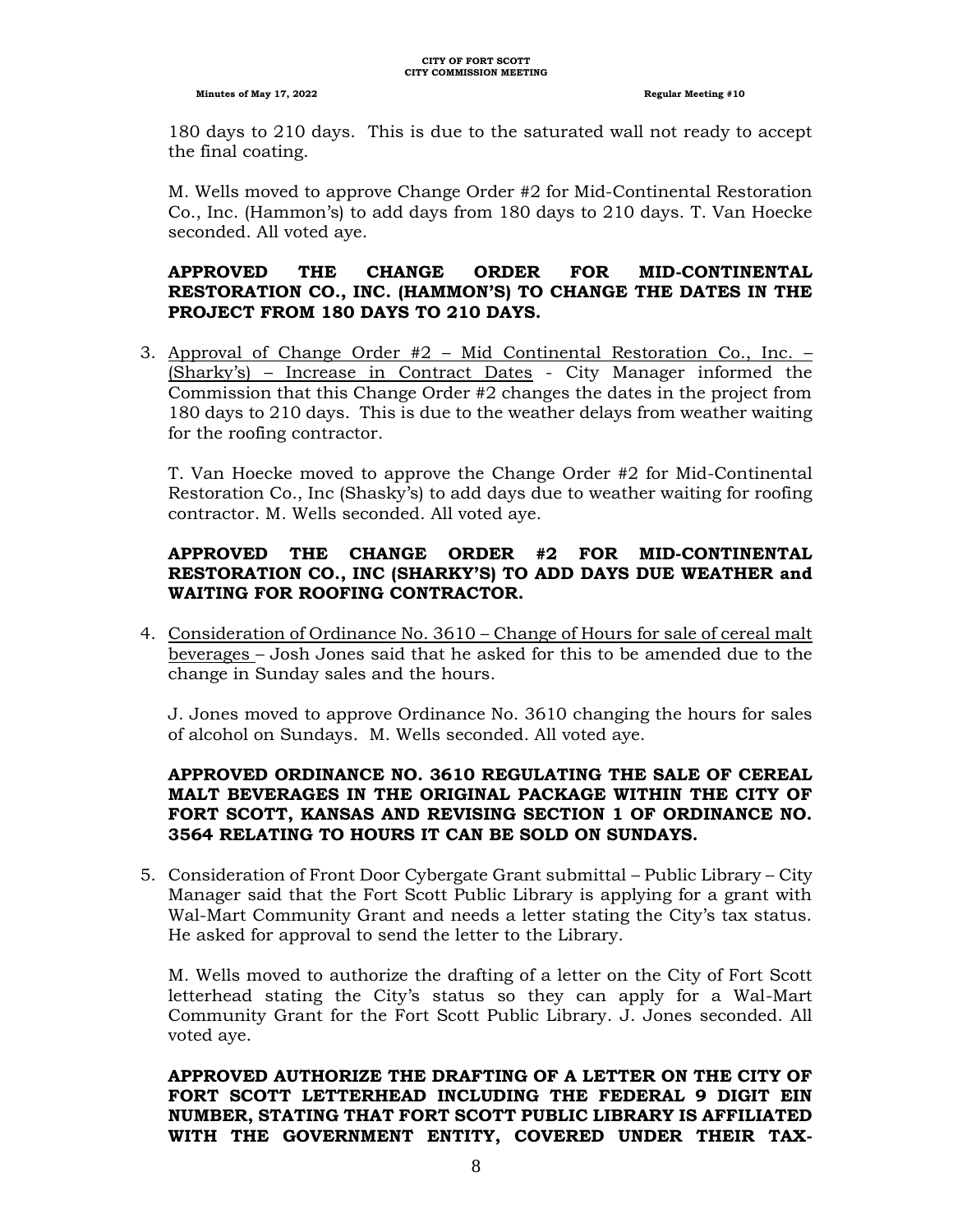## **EXEMPT STATUS AND SIGNED BY A LEADING CITY GOVERNMENT OFFICIAL; THEREFORE, ALLOWING THE FORT SCOTT PUBLIC LIBRARY TO APPLY FOR A WAL-MART COMMUNITY GRANT.**

6. Consideration of Airport Hay Bid – City Manager said that there were two bids received: Dr. Ricky Kellenberger for \$12,159.00 and Thomas Construction Inc. for the amount of \$7,814.00. Approval for the high bid is recommended.

M. Wells moved to accept the bid submitted by Dr. Ricky Kellenberger for \$12,159.00 for the Fort Scott Municipal Airport Hay bid. T. Van Hoecke seconded. All voted aye.

# **APPROVED TO ACCEPT THE BID SUBMITTED BY DR. RICKY KELLENBERGER FOR THE AMOUNT OF \$12,159.00 FOR THE FORT SCOTT MUNICIPAL AIRPORT HAY GROUND LEASE.**

7. Consideration of approval of K.D.O.T. Electric Gate Grant #AV-2023-13 – Airport - City Manager stated that the Airport received a grant in the amount of \$21,215.00. This will be going out for bid soon. The total estimated cost is \$25,000.00 with the City match in the amount of \$3,750.00. This would be an R.F.P. and the bids would come back before the Commission.

J. Jones moved to approve the K.D.O.T. Electric Gate grant in the amount of \$21,215.00 for the Airport. M. Wells seconded. All voted aye.

# **APPROVED K.D.O.T. ELECTRIC GATE GRANT #AV-2023-13 IN THE GRANT AMOUNT OF \$21,215.00 WITH THE CITY MATCH BEING \$3,750.00.**

- 8. Consideration of Financial Services Agreement with Susan Bancroft City Manager states this is the financial agreement with Susan Bancroft to train staff and work with the budget to get it ready for 2023. Susan is also taking staff through City's accounting program.
	- J. Jones asked how many hours were expected.

City Manager stated one to two hours per week.

M. Wells asked if there are any time limits on this agreement.

City Manager stated that typically an hour or two per week. He said would like to keep this arrangement through the end of the year and reevaluate before the year is over. If it does not work financially, we will work as a Commission to move in a different direction.

T Van Hoecke stated that previously the Commission talked about 90 days and see how the financial situation is progressing. He is still in favor considering a Financial Director.

J. Jones moved to accept the Financial Services Agreement with Susan Bancroft. If the time amounts to over 10 hours, he asked that this agreement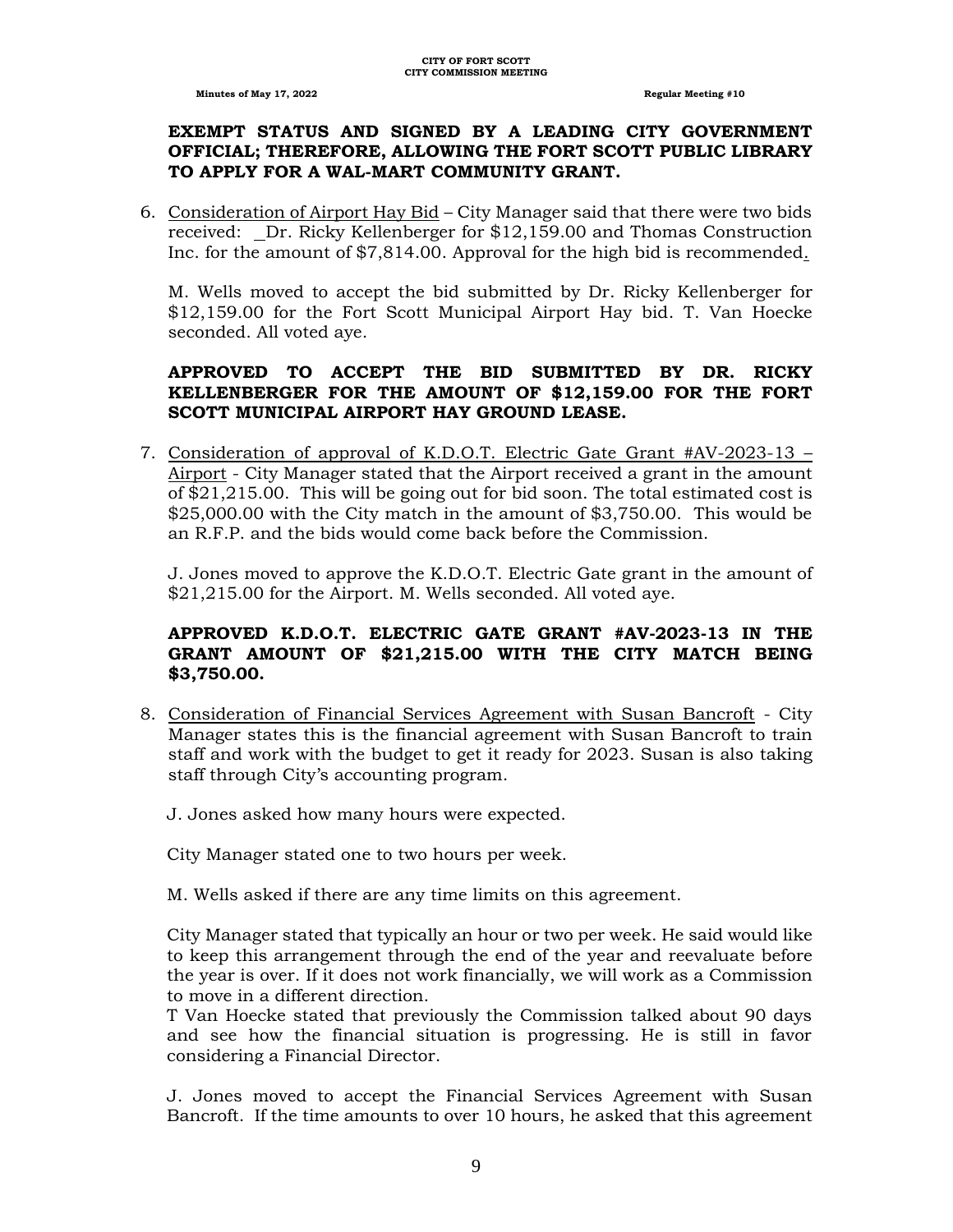be brought back before them for consideration. M. Wells seconded. All voted aye.

# **APPROVED TO ACCEPT THE FINANCIAL SERVICES AGREEMENT WITH SUSAN BANCROFT**. **IF THE TIME AMOUNTS TO MORE THAN 10 HOURS, IT WILL BE BROUGHT BACK BEFORE THE CITY COMMISSION.**

M. Wells moved that after 90 days, the Commission will readdress this arrangement. J. Jones seconded. All voted aye.

# **APPROVED THE COMMISSION WILL READDRESS THE FINANCIAL AGREEMENT WITH SUSAN BANCROFT AFTER 90 DAYS.**

9. Consideration of payment of Skitch's Hauling & Excavation, Inc. - \$3,480.00 – April port-a-potties – City Manager said that this is the monthly payment for Skitch's Inc. for port-a-potties for April. Everything is in order on the invoice.

M. Wells moved to approve to pay the invoice for Skitch's Inc. in the amount of \$3,480.00. J. Jones seconded. All voted aye.

# **APPROVED TO PAY SKITCH'S HAULING & EXCAVATION, INC. – \$3,4800.00 FOR PORT-A-POTTY SERVICES FOR APRIL 2022.**

10.Request to purchase – Vacuum excavation trailer – Water Distribution & other departments - \$82,028.69 – City Manager informed the Commission that Bill Lemke, Water Distribution Supervisor is present to address this request. He stated that if approved, \$50,000.00 would be taken from the equipment reserve fund and the remaining \$32,028.69 would be taken from the sewer fund.

Bill Lemke discussed the purchase of the Vermeer 2022 Hydro Excavation Trailer that the Water Distribution Department would like to purchase. It would be shared also with other departments. He explained the need and benefits. City Manager stated that two other pieces of equipment were considered, but this is the best option. The purchase amount of \$82,028.69 is the Source Well, government pricing amount. This has a two-year warranty on it also.

Discussion was held between the vactor truck and this trailer.

M. Wells made a motion to purchase the Vermeer vactor trailer in the amount of \$82,028.69. S. Walker seconded. All voted aye.

# **APPROVED TO PURCHASE THE VERMEER VACUUM EXCAVATION TRAILER IN THE AMOUNT OF \$82,028.69 FOR THE WATER DISTRIBUTION DEPARTMENT AND OTHER DEPARTMENTS.**

11.Discussion on sale of lake properties and recent survey – Jason Dickman, Earles Engineering, stated that the field work is complete on the survey of the Lake properties and the pins are set. There are encroachment issues.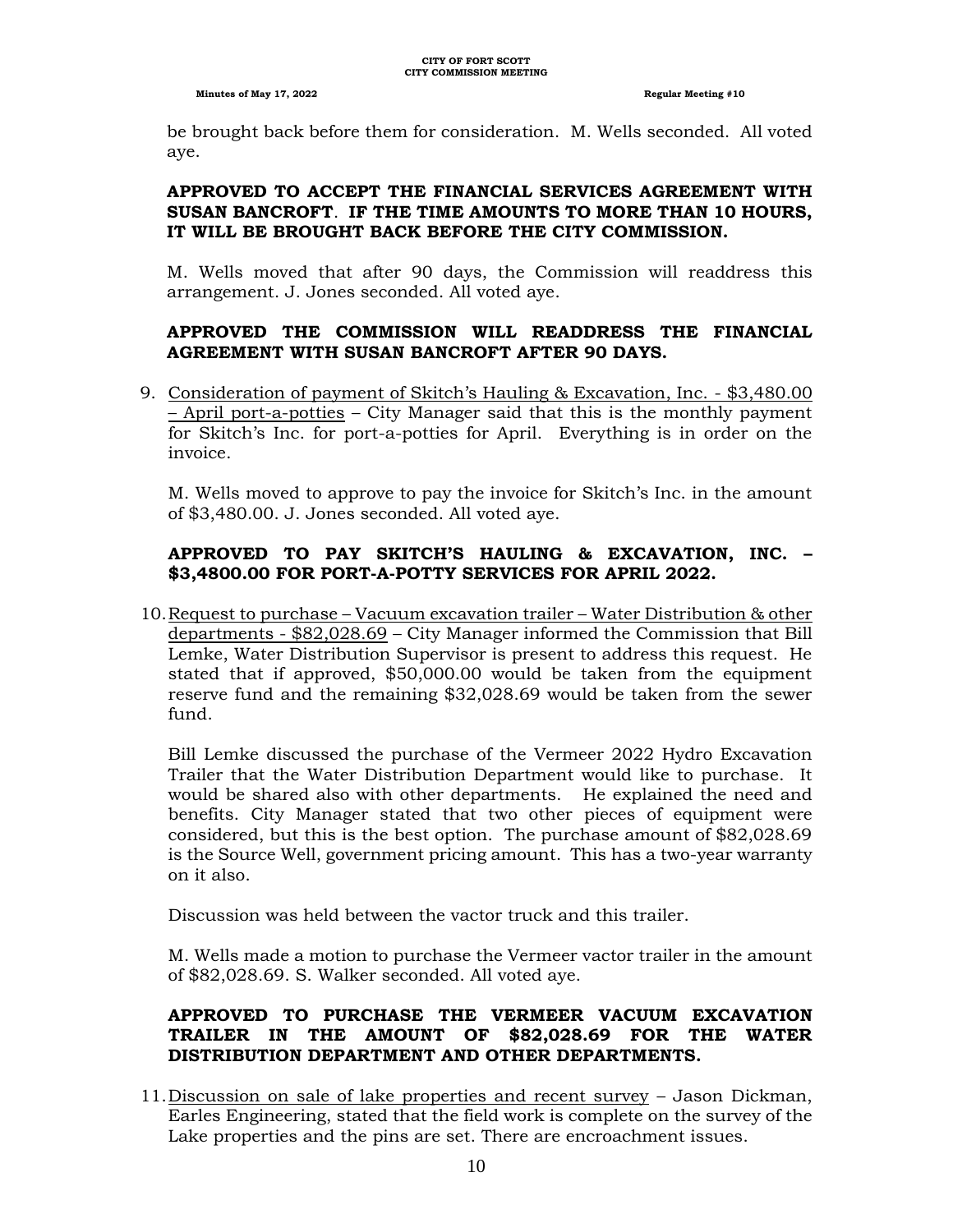City Manager said that Bob Farmer, City Attorney, and a representative from the Commission will have to meet with the property owner to resolve the encroachment issue.

Jason said that the surveyed documents are being filed with the County.

#### **Reports and Comments:**

### **A. Commissioner Reports and Comments:**

A. City Manager Comments: City Manager reported that Land Bank mowing and Code Violation mowing will be paid for by the City as they are not generating any revenue at this time. He would like to work with Bob Farmer to put together an Ordinance to pay for this mowing, and then be compensated for by running the monies in and out of a general government fund.

City Manager also stated that there is a need for space to hold Codes impounded vehicles. He recently met with Clayton and Frank Miller who have a property at Coates and Ivy Streets. They are willing to enter into an agreement that they would pick up the vehicles to be impounded, store them on their property and after the court process and titles are processed, the Millers would receive the vehicles as payment. City Manager stated that this would save thousands of dollars for the City. He also said that any other tow truck company willing enter into the same agreement would be considered as well. The State of Kansas considers this a controlled salvage yard. Kansas State Statues were provided to determine how to organize and establish a salvage yard. He stated that this is one of the ways he hopes to start cleaning up the community.

J. Jones asked that it be placed on the next agenda.

City Manager agreed and asked that the Commission consider the information in packet he provided.

#### C. Engineering Firm Comments:

1. Cooper Street Inspection and Testing Agreement – Jason Dickman informed the Commission that before them is the Cooper Street Inspection and Testing Agreement in the amount of \$32,692.00. The scope of work is to provide construction inspections on an as needed basis to support City staff during construction of Cooper Street from East 20th St to East National Ave. He stated that rock samples were taken as well as density tests and the compaction is good on the North side. Concrete work can begin. Density testing will continue the South side. The agreement includes Jason Dickman being on site for one hour a day to oversee the project.

M. Wells asked if the whistles were replaced.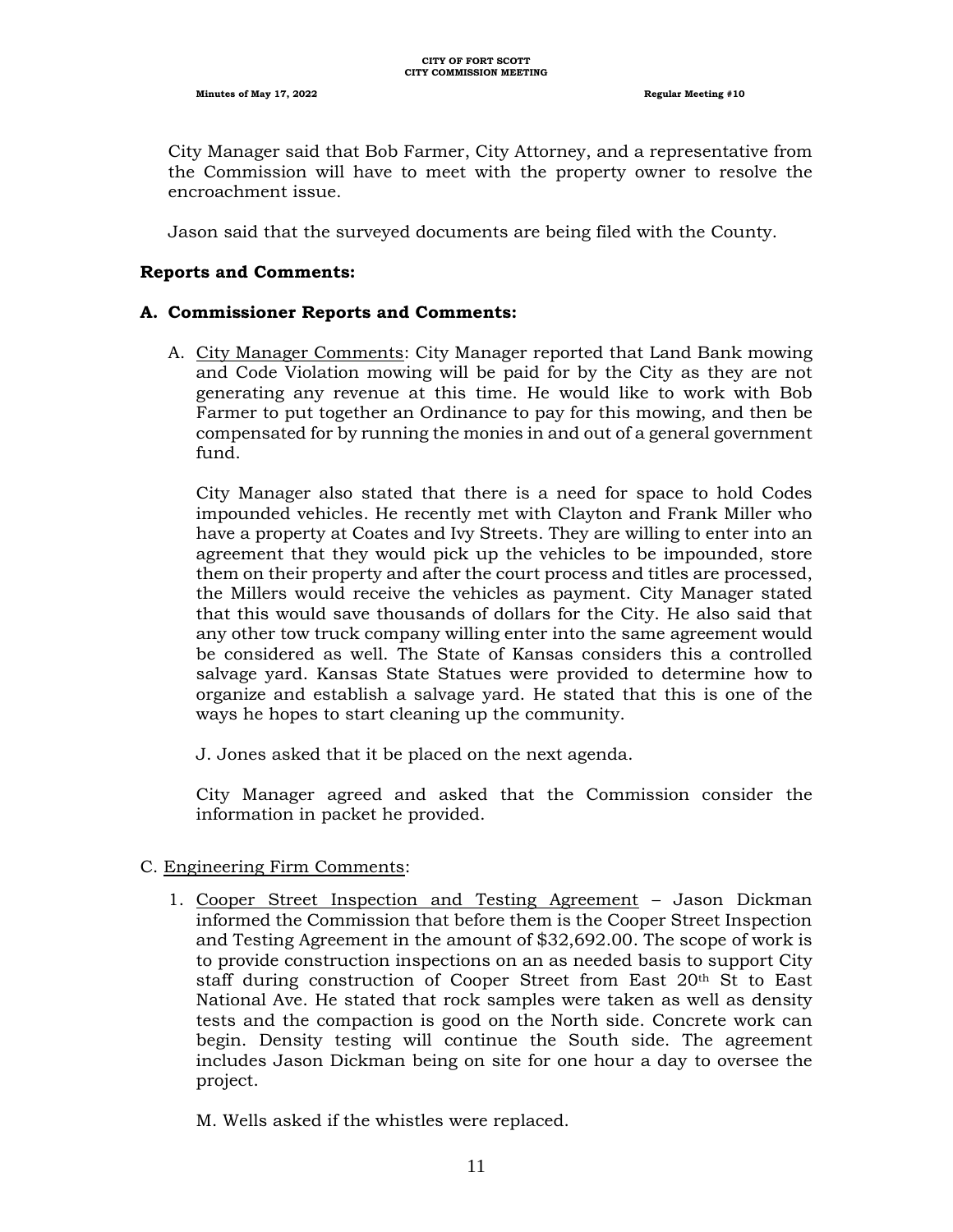City Manager confirmed that they were and could be inspected at Public Works if he is interested.

S. Walker made a motion to accept the Cooper Street Inspection and Testing Agreement in the amount of \$32,692.00. M. Wells seconded. All voted aye.

# **APPROVED TO ACCEPT THE COOPER STREET INSPECTION AND TESTING AGREEMENT WITH EARLES ENGINEERING, INC. IN THE AMOUNT OF \$32,692.00.**

M. Wells asked Jason Dickman about the steps of Memorial Hall.

Jason stated that he talked to the contractor, and he would like to look at the most recent plans from 2020. He will get the plans and meet with the contractor. The contractor is delayed due to his schedule and weather.

Urgent Need Grant: Jason Dickman explained that in early November of 2021, he was asked to put together the overall project cost for the Hammon's and Sharky's buildings. The construction inspection fee was included, but the engineering agreement was never executed.

J. Jones made a motion to approve the Hammon's and Sharky's Construction Inspection Agreement in the amount of \$97,200.00. M. Wells seconded. All voted aye.

# **APPROVED THE HAMMON'S AND SHARKY'S CONSTRUCTION INSPECTION AGREEMENT IN THE AMOUNT OF \$97,200.00 FOR THE URGENT NEED PROJECT.**

Manhole 148 Relocation Update: Jason updated the Commission that the tests are completed, and everything passed. Jerry Morgan asked the contractor about the asphalt tile removal from the adjacent lot. The bid originally included removal of the debris, but the City removed that from bid to save costs. Jason stated that to have them come back out to do the removal, it would cost approximately \$11,000.00.

City Manager told Jason that the City will do the removal work.

# D. Commissioners Reports and Comments:

T. Van Hoecke – Tim asked the City Manager about the K.D.H.E. report received from Rob Harrington regarding remediation inside Memorial Hall. City Manager stated he has applied for the grant.

Tim stated he wanted people to remember the upcoming Good Ol' Days and support the event.

Tim also stated that he still had serious concerns about the division of people in town. He stated that people are arguing and not moving forward. He believed Mayor Allen did the right thing by resigning because the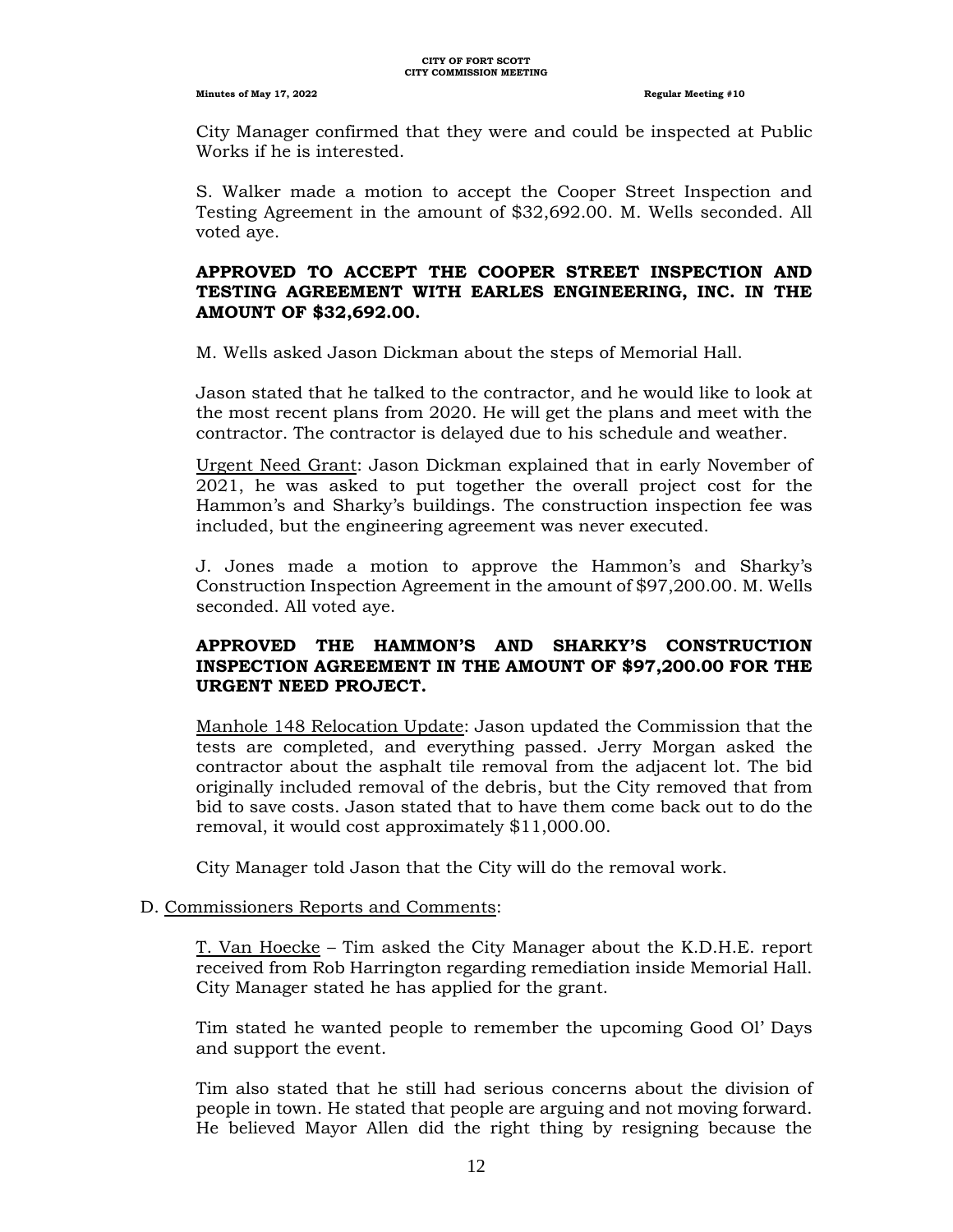Commissioners are held to a higher standard and that the citizens look up to the Commission for leadership. He wanted to make sure that everyone sees the Commission as being fair to all.

J. Jones – No comment.

M. Wells – Matthew was asked about the progress of sealing up Memorial Hall.

City Manager stated that he would be doing a walk-through with Chase Halsey and get their expert advice and get things put into motion. He stated that he will write up a report and see what grant monies the City can obtain for this project.

Matthew suggested scheduling a Commission work session to assist the Codes Department. He wants to address the issues at hand, how the Commission can help, and make some decisions to move forward. He asked the Commissioners to give it some consideration.

Josh asked Matthew to compile a punch list of what he wants to address in the work session.

Matthew asked about the upcoming Chamber of Commerce Dinner and the award that is to be given at the event.

Diane Clay stated that the issue had been resolved.

Josh suggested changing the language of the existing Ordinance to reflect that the Commission will request Letters of Interest when seeking a new City Commissioner. Discussion ensued between the Commissioners and the City Attorney Bob Farmer.

Matthew thanked Kevin Allen publicly for everything he has done for this community. He stated that all of Fort Scott should realize the time and effort that he has put into making this community a better place.

S. Walker – Shane asked about the water issue on  $2<sup>nd</sup>$  and Judson. Shane asked if Kelley could meet with Jason Dickman on this. Shane wanted to know if he knew the source of the water.

City Manager said he believed it is coming from the underground steam lines that were found. He will get with Earles Engineering on this.

Shane stated that N.I.C.A. race decided not to use Gunn Park for their upcoming race. They plan to return next year.

D. City Attorney Comments – No comment.

## **Adjournment:**